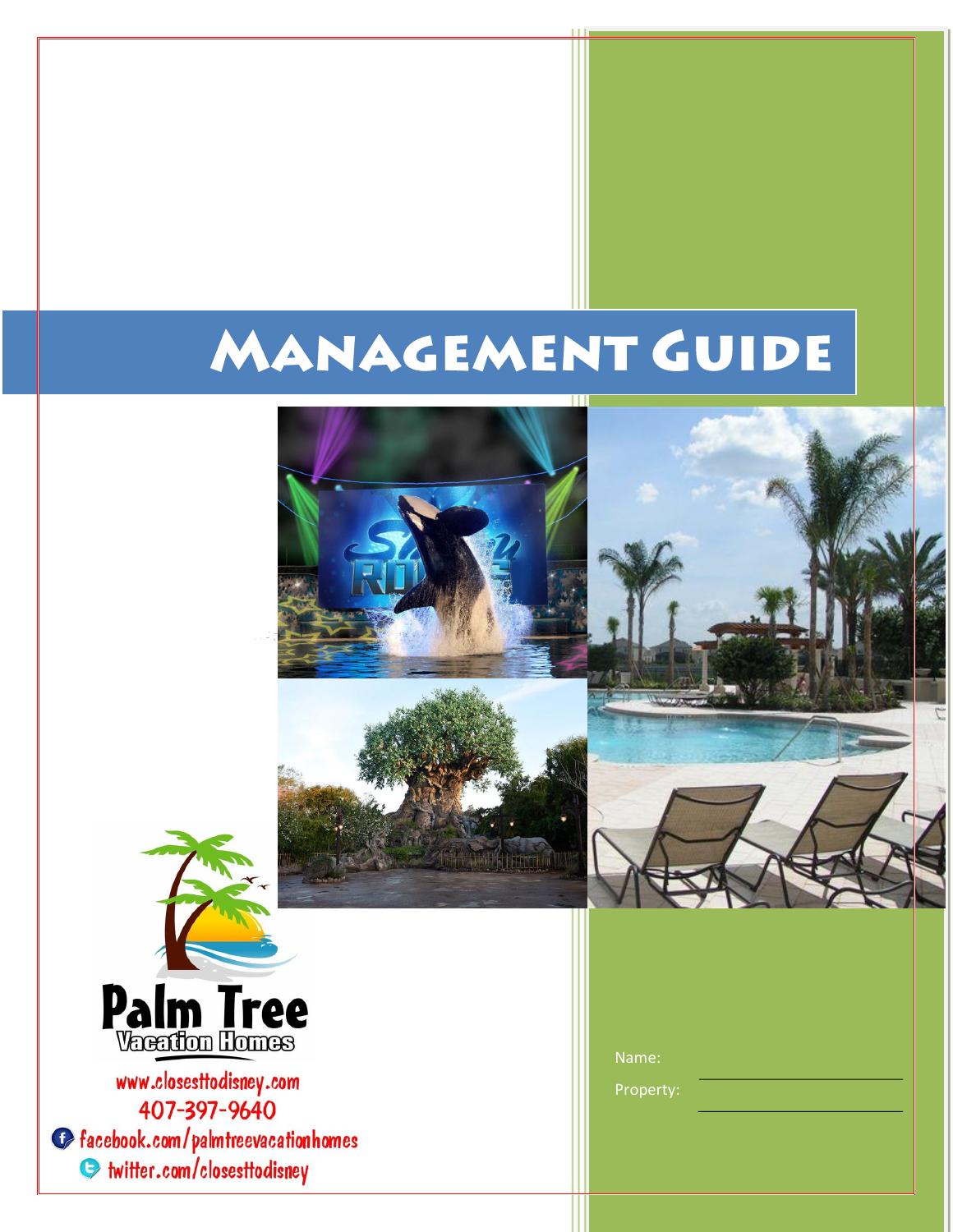

7816 W. Irlo Bronson Hwy, Kissimmee, FL 34747 **Tel: 407-397-9640**

### **THANK YOU AND WELCOME!!**

Thank you for your interest in our Management Program. With so many choices we are delighted that you interested in putting your property under the care of our family here at Palm Tree Vacation Homes.

This packet provides you with some information and will cover the details into how Palm Tree Vacation Homes operates as a Management Company and help to make your decision and transition to us as easy as possible.

We have been in business as a family run company since 2004, and since then we have gained a wealth of experience in dealing with vacation homes and assisting owners in respect of both management and rentals. This experience has proven of great value to all our owners, while still having a family atmosphere.

Please take some time to read and familiarize yourself with this guide, and should you wish us to manage your property we hope that it will lead you through the entire process. If any questions come up with any of the information provided, please feel free to call or e-mail us.

Our office hours are 10am-5pm Monday-Friday and 3-5pm Saturdays and Sunday's. We can always be reached at 407-397-9640 or [info@closesttodisney.com](mailto:info@closesttodisney.com)

On behalf of our family at Palm Tree Vacation Homes,

## Thank you!

### **[www.closesttodisney.com](http://www.closesttodisney.com/)**



 **facebook.com/palmtreevacationhomes twitter.com/closesttodisney**





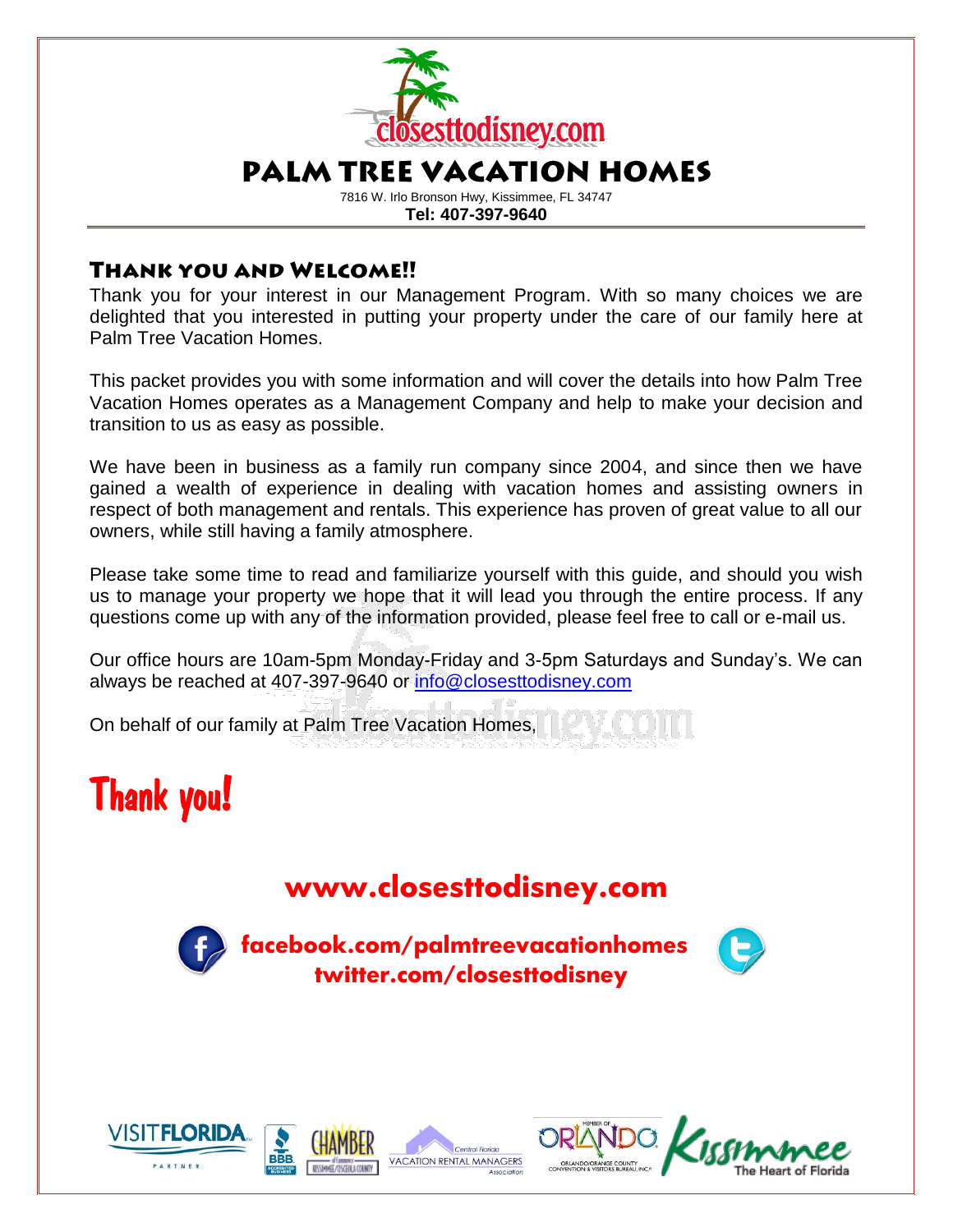

7816 W. Irlo Bronson Hwy, Kissimmee, FL 34747 **Tel: 407-397-9640**

### **GENERAL GUIDE**

In this guide, we try to answer most of the questions that a new owner or an owner transferring from another management company would want to know. This guide is designed to give you an introduction to Palm Tree Vacation Homes, which provides the highest quality of management care and property service for your vacation home.

Having purchased your vacation home, the next most important step is to ensure that your property conforms to all legislation for rental purposes and is ready for occupation in the shortest possible time. The following is an outline of general procedures, the services we provide and some tips along the way.

#### **Initial Set-up**

Once the purchase of your new home is complete and the transaction closed and contract signed with us, then we will immediately organize the following:-

- $\checkmark$  Arrange installation of new locks and keys.
- $\checkmark$  Arrange all utilities and such to be connected to the property and/or register in your name including electric, water, gas (if applicable), telephone, cable TV, and internet.
- $\checkmark$  Arrange for all required notices throughout the property to be neatly displayed in the appropriate places.
- $\checkmark$  Prepare an Information Folder for the home, containing all relevant and useful information regarding the home and the area.
- $\checkmark$  Arrange for a first major clean so that you home is in great condition for the first visitor.
- $\checkmark$  We will obtain on your behalf from the Department of Business and Professional Regulations the hotel/motel license, which is required to rent your property.
- $\checkmark$  We will obtain on your behalf a State and County tax ID number. This is required for collection of the sales tax and local tourist tax which is due on all short term rental properties.

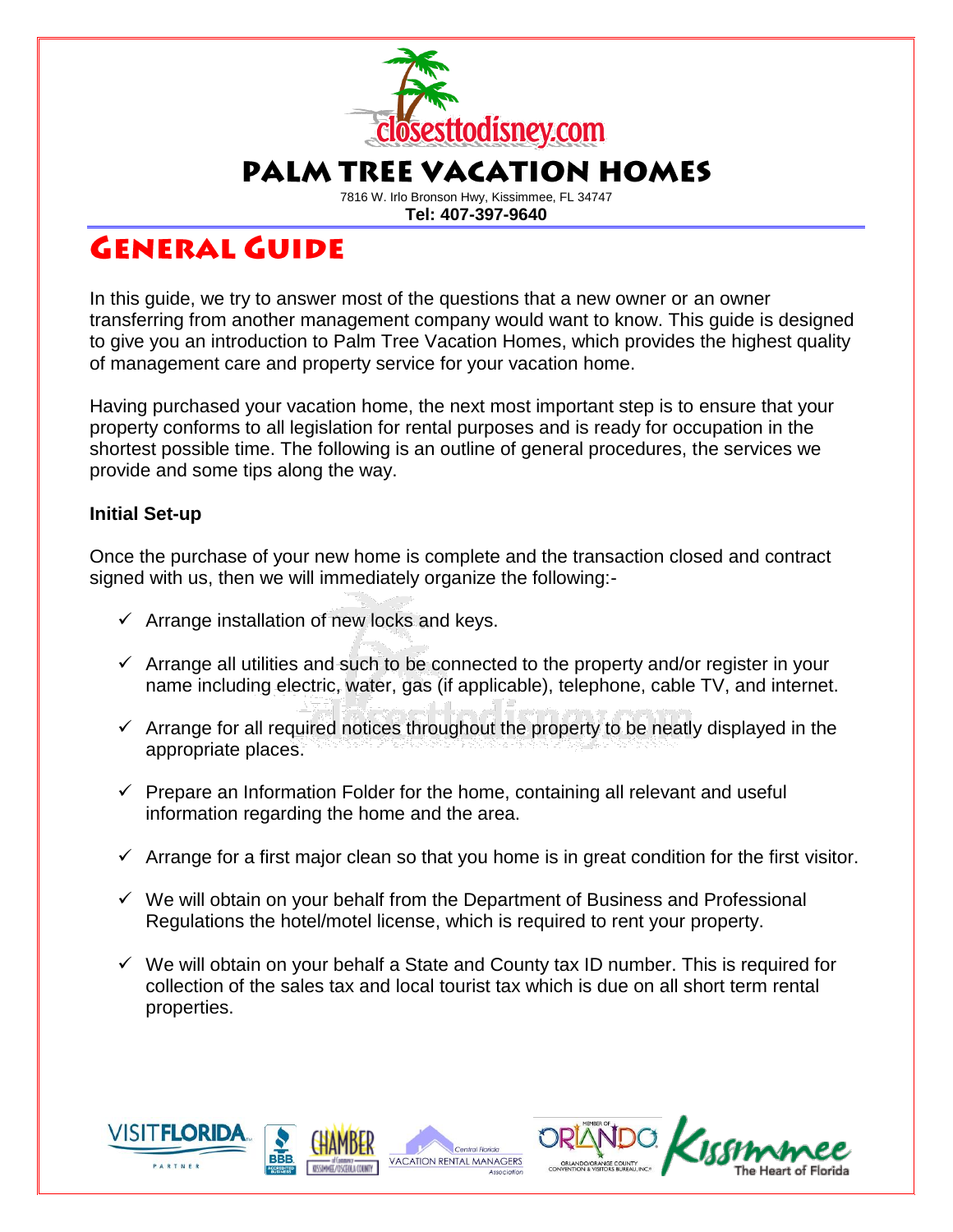

**Tel: 407-397-9640**

Prior to the completion of the set-up you will be required to pay a deposit to Palm Tree Vacation Homes. This is in order to provide us with sufficient funds to meet the costs outlined in setting up your property for rental purposes and paying bills.

There are 3 different start-up deposits:

- 1. Operating Fund Owners are required to maintain a working balance on their account of \$1,000. The operating fund is used for utility bills, maintenance and running costs. Rental income is credited to the owners statement and all expenditure will be deducted from this operating fund
- 2. Startup Fee: For setting up a property ready for rental takes a lot of work, for this we charge a onetime fee of \$100
- 3. Utility Deposits: Utility companies will calculate the required deposits, and often differ from owner to owner and from home to home depending on various factors.

#### **How we care for your home**

Vacation Property Management is a service business. Owners should have realistic expectations that their property will be cared for professionally and that it will be prepared for each and every guest. Our full service management is essential for owners. We will oversee every aspect of the up-keep of your investment and will be on hand 24-hours a day to deal with any situation.

#### **MAINTENANCE**

All properties under our care will be inspected on a regular basis to ensure standards are maintained, making sure that any maintenance is taken care of quickly and efficiently in order to keep major repairs to a minimum.

- $\checkmark$  We have a team of experienced and skilled maintenance personnel to perform day-today repairs and maintenance of the home.
- $\checkmark$  If there is something our team can't handle, we have a list of approved licensed contractors that we can call on quickly to provide repair or replacement.
- $\checkmark$  Palm Tree Vacation Homes are authorized by the owner to carry out repairs or replacements up to maximum cost of \$200
- $\checkmark$  Any repair/replacement in excess of \$200 will be notified to the owner prior to any action being taken. The only exceptions to this would be (a) in the case of an



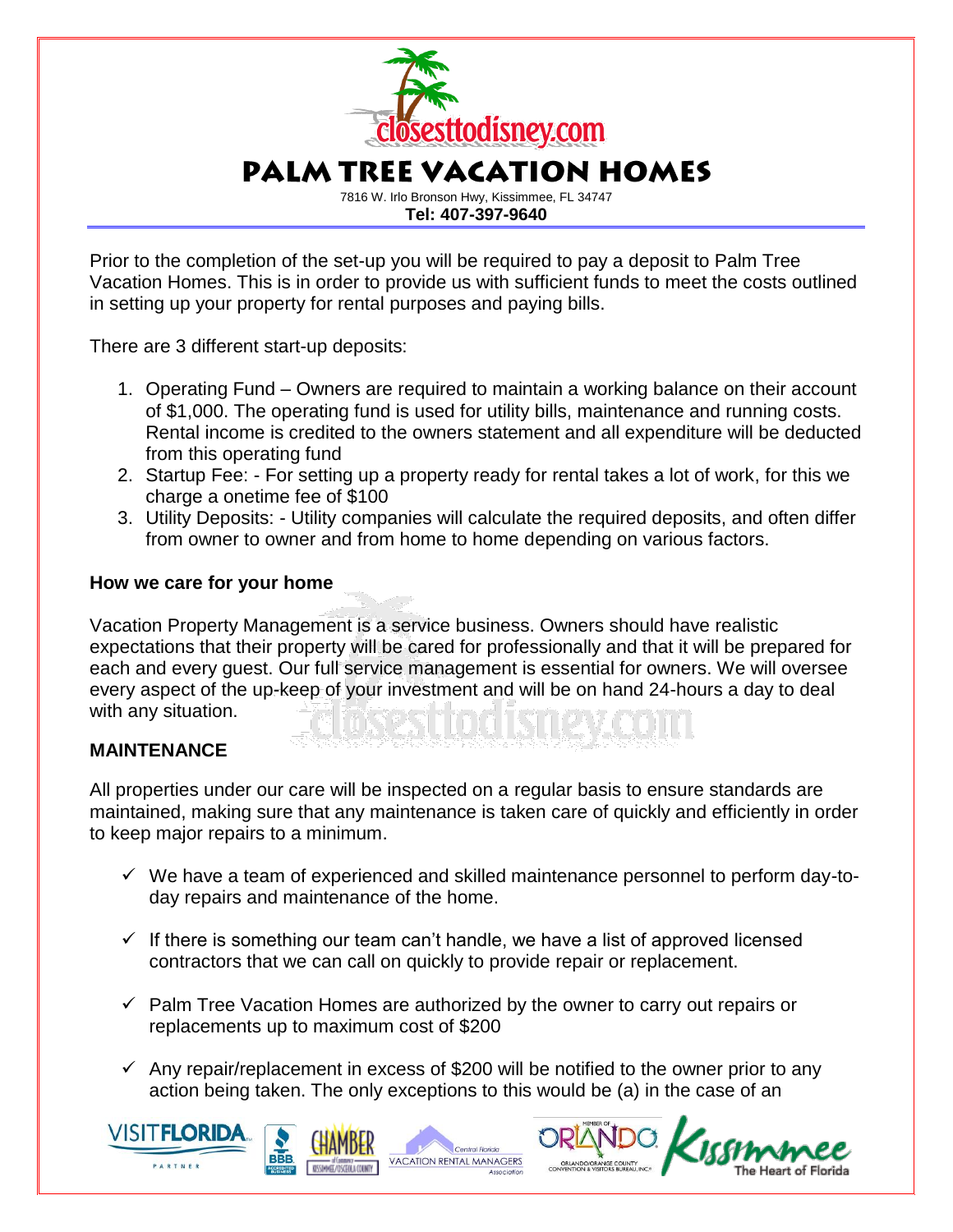

7816 W. Irlo Bronson Hwy, Kissimmee, FL 34747 **Tel: 407-397-9640**

emergency or (b) the work needed to be carried out quickly in order to fulfill obligations to the guests.

 $\checkmark$  In exceptional circumstances it may prove necessary to move a guest to another property if the nature of the required work inhibits continuing occupation.

#### **CLEANING**

On departure of each guest, our cleaning staff will go in, inspect and then thoroughly clean the home so that it's always in excellent condition for the next guest's arrival.

- $\checkmark$  All linens will be washed, trash removed, carpets vacuumed, each bathroom and kitchen thoroughly cleaned and contents and services checked.
- $\checkmark$  On completion, the cleaning staff will perform a security walk-through to check all doors and windows are locked.
- $\checkmark$  Our cleaning staff will check, as far as possible, for damage or broken/missing items. Nevertheless, please bear in mind that minor damage and wear and tear is inherent with a rental property.
- $\checkmark$  Once clean, the property is then inspected ensuring that standards are maintained for each and every guest.

#### **POOL SERVICE**

Your pool will receive a regular weekly maintenance service which includes cleaning and maintaining the chemical balance.

- $\checkmark$  We don't fix the schedule to a certain day because of the Florida weather tends to interrupt the schedule. The pool will however, be maintained at the latest every 6-9 days.
- $\checkmark$  The decking, patio furniture and screens will be inspected on a weekly basis and cleaned as required.
- $\checkmark$  Two or Three times a year as necessary the decking and screen enclosure will need to be pressure washed to maintain appearance. This will be subject to a small charge.



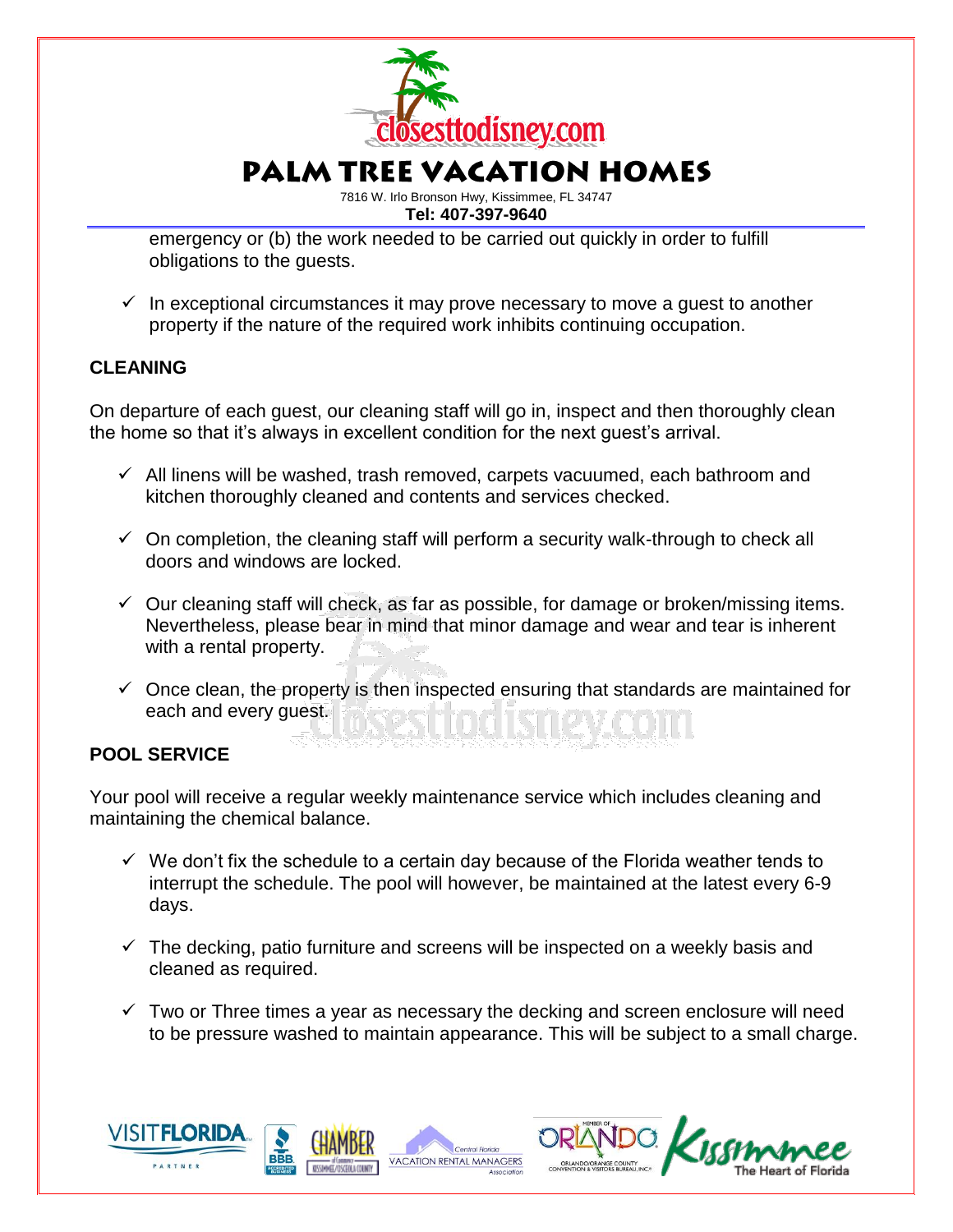

#### **LAWN CARE**

Your lawn and garden will be maintained on a weekly basis other than during the winter months when work will be carried out as required.

- $\checkmark$  Maintenance will include lawn mowing, edging, trimming and weeding. Please bear in mind that Florida is a sub-tropical climate and gardens require greater attention than elsewhere.
- $\checkmark$  Additional services will be required from time-to-time to maintain quality levels and they include fertilizer, lawn feed and some replanting as necessary to maintain the overall appearance of your home.
- $\checkmark$  It will also be necessary for your lawn to be treated for lawn pest control once or twice a year. This will be subject to a small charge.

#### **PEST CONTROL**

Florida law requires short term rental properties to have a regular pest control service performed inside and outside.

- $\checkmark$  This preventative service will treat the inside and outside once a month and is meant to safeguard against unwanted bugs inside the home. However, this is Florida and no preventative pest control is infallible.
- $\checkmark$  This preventative service also includes the occasional emergency call-out if necessary.



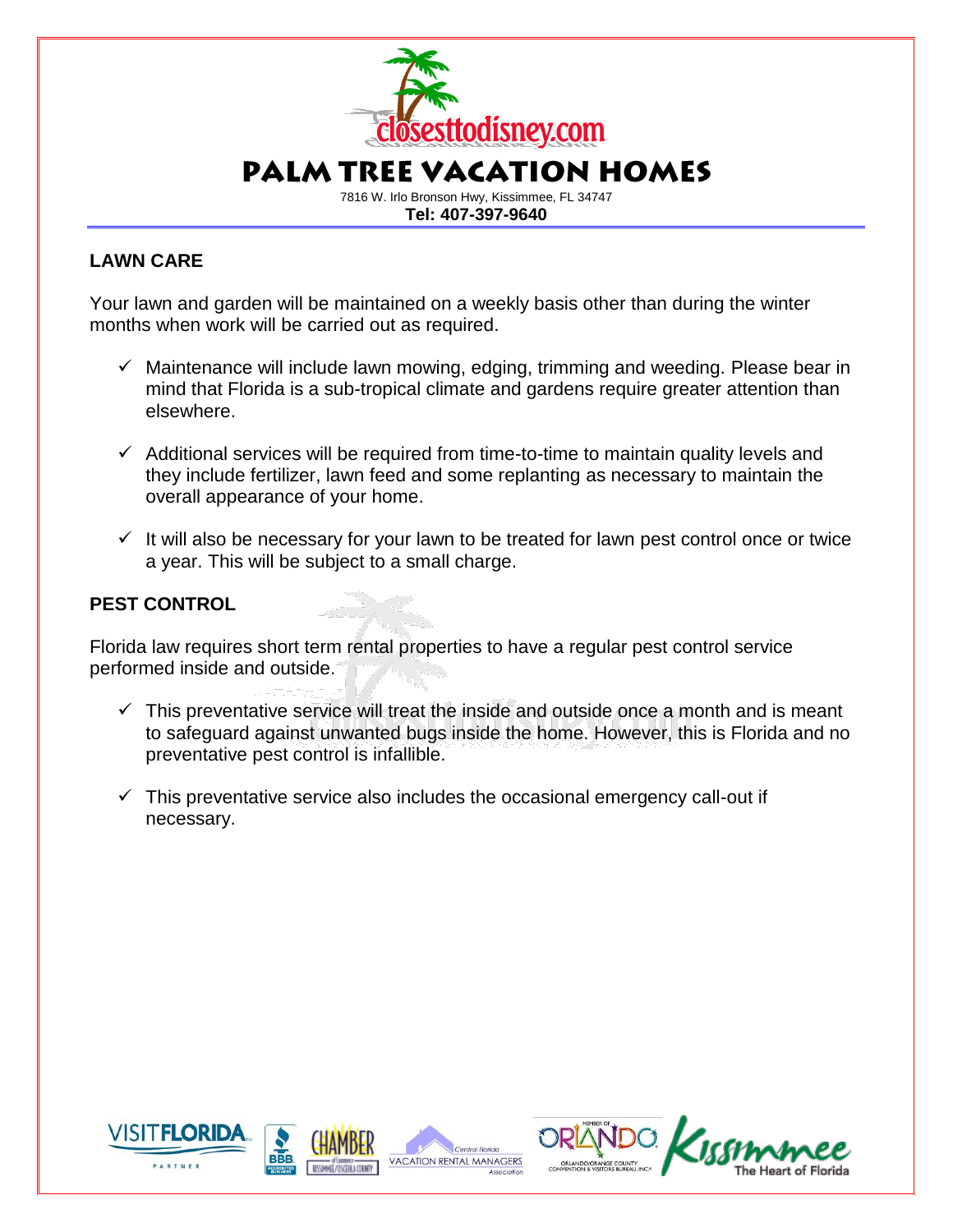

7816 W. Irlo Bronson Hwy, Kissimmee, FL 34747 **Tel: 407-397-9640**

#### **ACCOUNTING AND ADMINISTRATION**

Over the years that Palm Tree Vacation Homes has managed vacation homes, we have taken pride in its strong accounting and administration operation.

- $\checkmark$  Each month we will pay the utility bills for all our owners. Our accounting staff makes sure your home is always up-to-date.
- $\checkmark$  Owners are sent a detailed monthly statement. Our simple, clear and accurate statements show all income and expenditure.
- $\checkmark$  Any figure exceeding the required \$1,000 Operating Fund will be paid directly into your account or check sent to you.
- $\checkmark$  If, on occasion, the final balance is below the Operating Fund, then owners are required to make prompt payment to make up the shortfall.
- $\checkmark$  We will also assist with sales tax returns. By law, sales tax is payable on all bookings. The monthly statement will show and deductions made from income to pay any dues. Owners must also supply us with amounts of any owner-generated income.
- $\checkmark$  During the month of January, we will produce a Form-1099 (for US residents) or a Form-1042 (for foreign nationals). It is advised to provide your accountant with these in order to file your taxes.
- $\checkmark$  We DO NOT file your Federal Tax Return. We strongly advise every owner to consult with a local accountant regarding your Tax Return. We can recommend an accountant if needed.



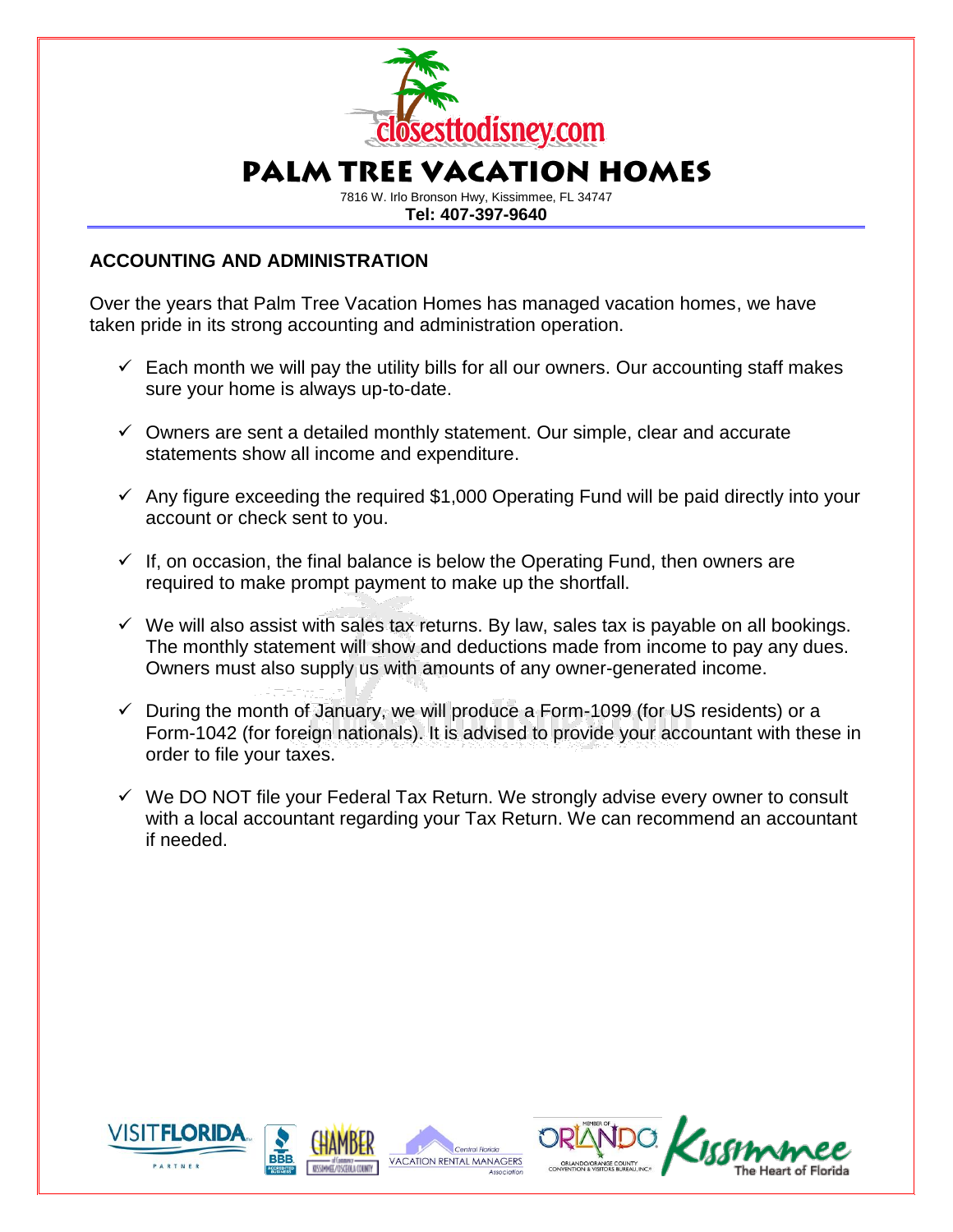

7816 W. Irlo Bronson Hwy, Kissimmee, FL 34747 **Tel: 407-397-9640**

### **STEP-BY-STEP GUIDE**

Palm Tree Vacation Homes want to make adding your home to our management service as smooth and as easy as possible for you. To help you, we have prepared the following list as a step-by-step guide. Simply follow each of the steps listed below and once you have completed you'll be ready to send us the information needed for us to start working for you.

- 1. Read through this entire management guide. Make a note of any questions you may have and let us know, we'll be happy to answer any queries.
- 2. Once you have all your questions answered please complete, sign or initial were applicable.
	- a) Management Agreement
	- b) Service Charge Sheet
	- c) Owner Information Sheet
	- d) Limited Power of Attorney
	- e) Rental Arrangement
- 3. Make copies of your Driver's License or photograph page of your passport. Make sure that are slightly enlarged and clearly readable.
- 4. We will also need proof of ownership, usually in the form of the closing (HUD) statement.
- 5. Write out a check for the Operating Fund in the amount of \$1,000, together with a check for the set-up fee in the amount of \$100.
- 6. Check you have completed all the above 5 steps and then mail the packet to us:

Mail to: Palm Tree Vacation Homes 7816 W Irlo Bronson Hwy Kissimmee, FL 34747

7. Sit back, relax and know your vacation property is in great hands!!



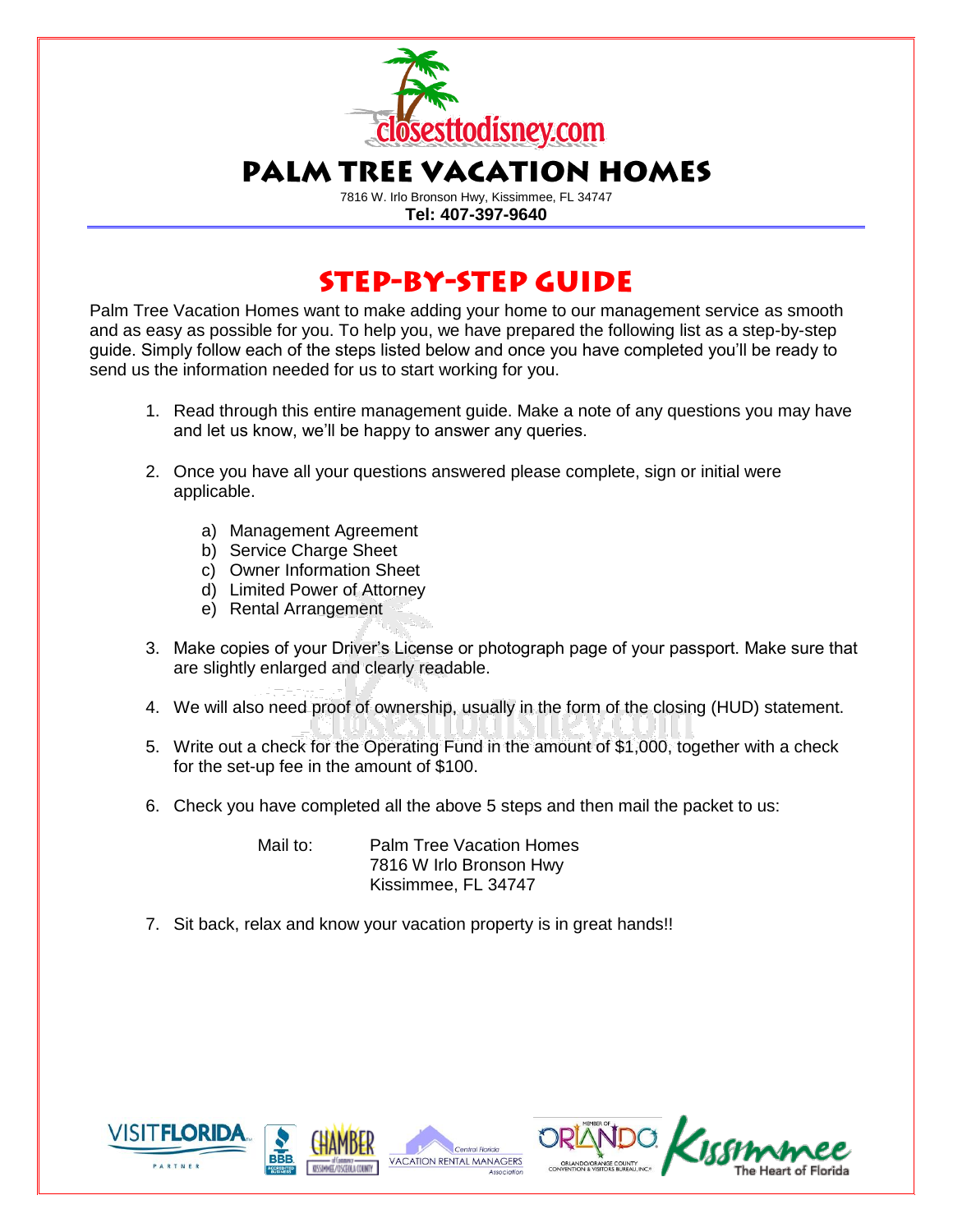

7816 W. Irlo Bronson Hwy, Kissimmee, FL 34747 **Tel: 407-397-9640**

### **MANAGEMENT AGREEMENT**

This agreement is made between **PALM TREE VACATION HOMES** ("herein called the Company") and

\_\_\_\_\_\_\_\_\_\_\_\_\_\_\_\_\_\_\_\_\_\_\_\_\_\_\_\_\_\_\_\_\_\_\_\_\_\_\_\_\_\_\_\_\_\_\_\_\_\_\_\_\_\_\_\_\_\_\_\_\_\_\_\_\_\_ ("The Owner")

With regard to the property owned by the Owner and located at:

\_\_\_\_\_\_\_\_\_\_\_\_\_\_\_\_\_\_\_\_\_\_\_\_\_\_\_\_\_\_\_\_\_\_\_\_\_\_\_\_\_\_\_\_\_\_\_\_\_\_\_\_\_\_\_\_\_\_\_\_\_\_\_\_\_\_ ("The Property")

Whereby it is agreed that the above parties enter into an agreement under the terms and conditions as defined in the following:

#### **The Company will undertake the following responsibilities:**

- 1. To maintain the Property in a good rentable condition at all times and to effect all necessary maintenance and repairs promptly and efficiently but with due regard to the costs involved.
- 2. To ensure that all licenses, including but not limited to Hotel/Motel, Occupational, Sales Tax and Tourist Tax are applied for and renewed as demanded by Florida regulations regarding short-term rental properties.
- 3. To manage the paying of household bills including but not limited to electricity, gas, water, sales tax, television, and telephone & internet services, if needed. Further the Company will pay all utility bills in good faith that the Owner will reimburse the Company. The Company will only continue to pay such bills while a positive balance is maintained in the Owners account subject to clause 4.
- 4. Should the Owner fail to keep sufficient funds in the Owners account to meet the current bills and invoices, the Company reserves the right to withhold any and all services, until the said account is credited to the required positive balance. (not relying on rental income)
- 5. To supply a monthly statement to the Owner in a timely manner, no later than the  $15<sup>th</sup>$  of the following month. The Company will assist the Owner with any matter relating to the statement where the inquiry is made within 60 days of the issuance of the statement
- 6. To provide a cleaning service of the Property on an as required basis. A clean will be undertaken on the day of departure of a rental guest.
- 7. The Company may purchase essential/non-emergency/wear-and-tear items or services on behalf of the Owner without the express permission of the Owner. The replacement of towels, linens and cutlery etc, will be limited to a value of \$200 in any calendar month.
- 8. To ensure that the pool and lawn (if applicable) are attended to on a regular basis as necessary.
- 9. The Company will help organize and administer all bookings made by the Owner and supply key collection and drop-off facilities where necessary for such bookings. The Company will provide such services for rental guests that have booked the Property through the Company.
- 10. To provide a 24-hour arrival and emergency service for rental guests of the Company and of the Owner. During office hours, rental guests will be able to call the office number and speak with Company personnel. Outside of office hours, an emergency number is provided to the guests to call. Please note that the Company will be the sole arbiter as to what constitutes an emergency requiring immediate attention.



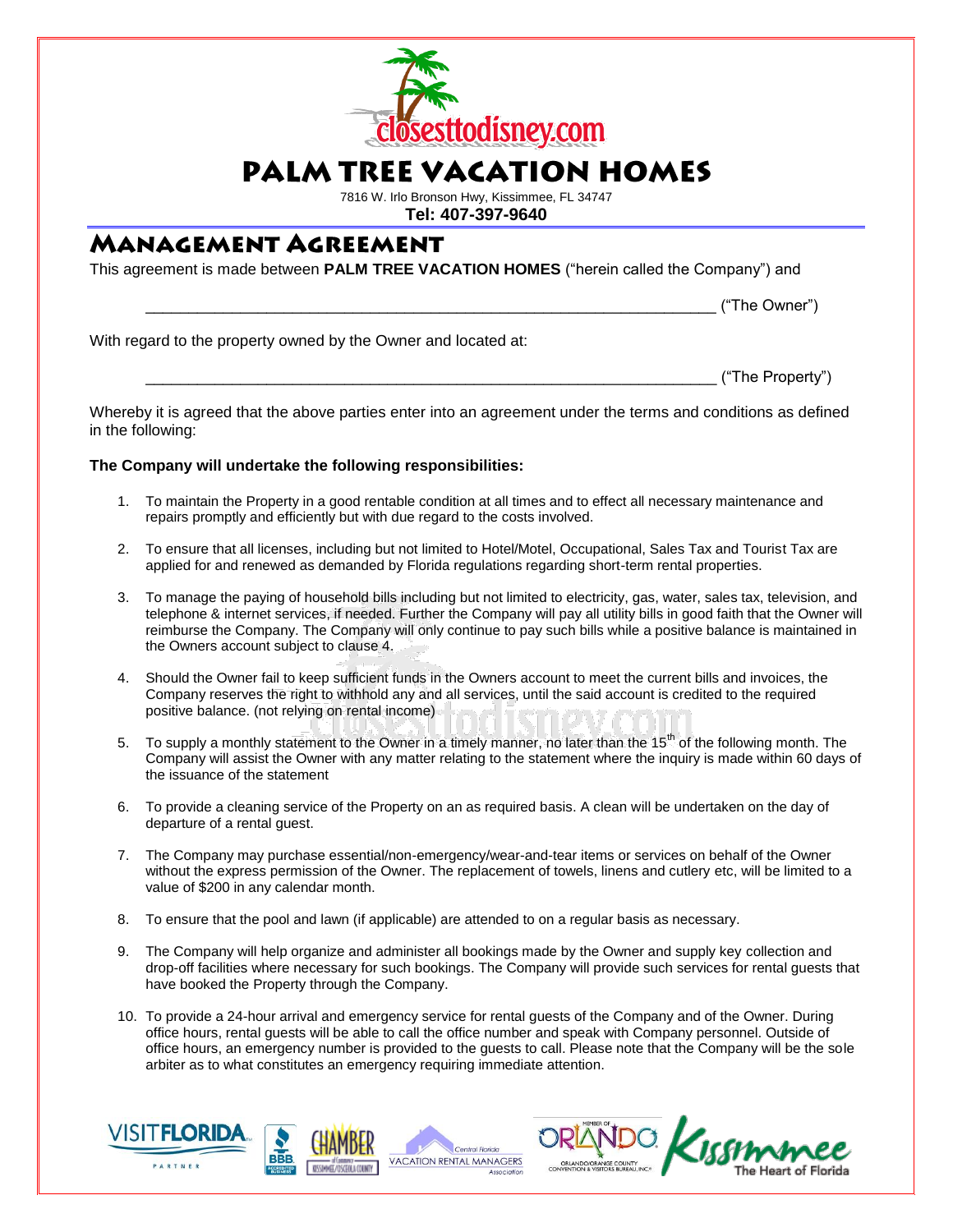

7816 W. Irlo Bronson Hwy, Kissimmee, FL 34747 **Tel: 407-397-9640**

#### **The Owner agrees to the following:**

- 1. The Owner agrees that the Company is the sole management company for the Property.
- 2. To allow the Company to efficiently perform its management services as per cost schedule, and unscheduled items not to exceed \$200 without prior consent from the Owner.
- 3. Agrees to maintain a minimum balance in the Owners account of \$1000 (\$500 without utilities) with the Company at all times, for the purpose of paying bills and carrying out its management services.
- 4. Should the Owner fail to keep sufficient funds in the Owners account to meet the current utility bills and invoices, the Company reserves the right to withhold any and all services, until the said account is credited to the required positive balance.
- 5. The Company is not liable for any loss, direct or consequential, of any income due, or claim for damages from a rental guest, resulting from a cessation of provision of services and/or utilities due to insufficient funds being held in the Owners account.
- 6. Ensure that the Property is adequately insured against liability should any claim arise. The Company shall be held harmless for any such claim.
- 7. The Company has set the commission rate on Company bookings at 20% and is reviewed annually.
- 8. The Owner agrees that all Owner bookings will be provided to the Company with the Guest name, Dates and rental value. The Company shall not be held responsible for mistakes occurring on the Owner's bookings. It is the Owners responsibility to ensure that all relevant information on Owner's bookings is provided.
- 9. The Owner acknowledges and agrees that the Company will charge an Owner Booking Fee for each booking made by the Owner to provide a 24-hour arrival and emergency for rental guests of the Owner. The fee will be \$10 per booking and is reviewed annually.

#### **Term & Termination**

This agreement is for a period of one year from \_\_\_\_\_\_\_\_\_\_\_\_\_\_\_\_\_\_\_ and thereafter on a rolling 30 day notice period by either party. If the Owner or Company wishes to terminate the agreement at any time a notice period of 30 days must be given prior to the termination of the agreement. Should the owner wish immediate release from the agreement Palm Tree Vacation Homes will agree to the waiver of the 30 day notice period on payment by the owner to the Company equivalent to 1 month Management Fee. Release will only be granted by the Company if the Owners account has a positive balance. The Owner accepts and understands the Company reserves the right to attach a lien to the Property until such time as the outstanding sum is settled, and to actively pursue such debts.

\_\_\_\_\_\_\_\_\_\_\_\_\_\_\_\_\_\_\_\_\_\_\_\_\_\_\_\_\_\_\_\_\_\_\_\_\_\_ \_\_\_\_\_\_\_\_\_\_\_\_\_\_\_\_\_\_\_\_\_\_\_\_\_\_\_\_\_\_\_\_\_\_\_\_\_

This agreement shall be governed and construed in accordance with the laws of the State of Florida.

Signed, this  $\frac{1}{2}$  day of  $\frac{1}{2}$  . 20

Owner's Signature Representative of Palm Tree Vacation Homes



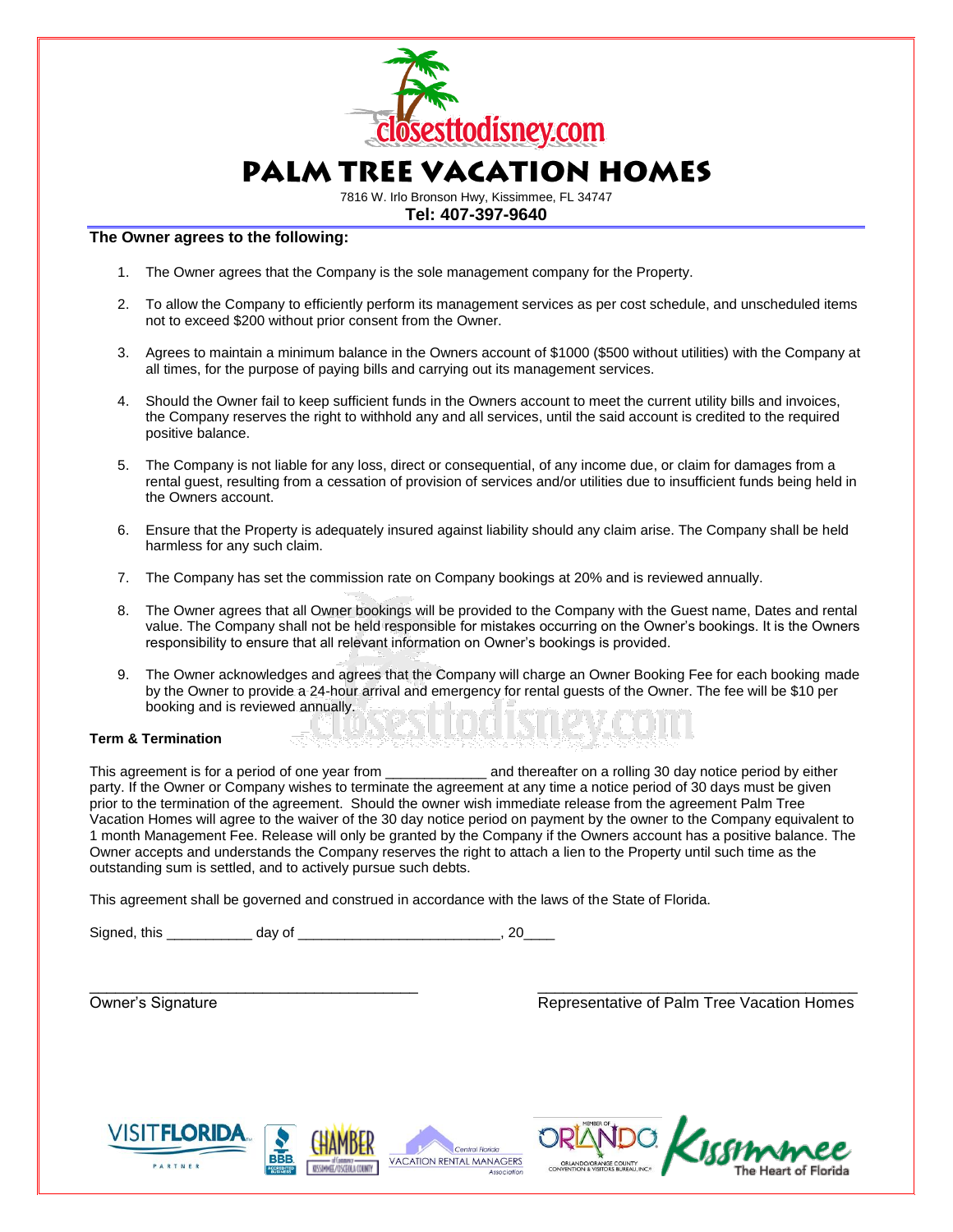

7816 W. Irlo Bronson Hwy, Kissimmee, FL 34747 **Tel: 407-397-9640**

#### **SERVICE CHARGES**

It is hereby agreed that the following are the current monthly charges for managing and maintaining the Property which are reviewed annually. They exclude other charges which may occur from time to time so that the Company may carry out its responsibility to the Owner:

| <b>Description</b>                                             | <b>Occurrence</b>                        | Charge                 |                                                                                |
|----------------------------------------------------------------|------------------------------------------|------------------------|--------------------------------------------------------------------------------|
| <b>Management Service</b>                                      | Monthly                                  | 2/3 Bed \$100          | 4/5/6 Bed \$125                                                                |
| Pool Maintenance<br>(if applicable)                            | Monthly                                  | \$70 (splash pool/spa) | \$85 (pool without spa)<br>\$95 (pool with spa)                                |
| Lawn Maintenance<br>(if applicable)                            | Monthly                                  | \$80 monthly           |                                                                                |
| Pest Control<br>(if applicable)                                | Monthly                                  | \$25                   |                                                                                |
| Cleaning (per clean)                                           | Per Occurrence                           | \$65 Condo             | \$70 Townhome                                                                  |
|                                                                |                                          | \$95 4 Bedroom         | \$110 5 Bedroom<br>\$125 6 bedroom                                             |
| Fire Extinguisher Inspection                                   | Monthly                                  | \$10                   | (annual inspection at<br>additional cost, done by<br>licensed fire inspectors) |
| Annual Spring Clean<br>(if applicable)                         |                                          | Clean x 3              |                                                                                |
| Owner Booking Fee                                              | Per Occurrence                           | \$10                   |                                                                                |
| In House Maintenance                                           | Call Out Charge (normal<br>business hrs) | \$15                   |                                                                                |
| <b>Contracted Out Maintenance</b><br>(at Company's Discretion) | Per Job                                  | Cost plus \$15         |                                                                                |

\_\_\_\_\_\_\_\_\_\_\_\_\_ Owner's Initials



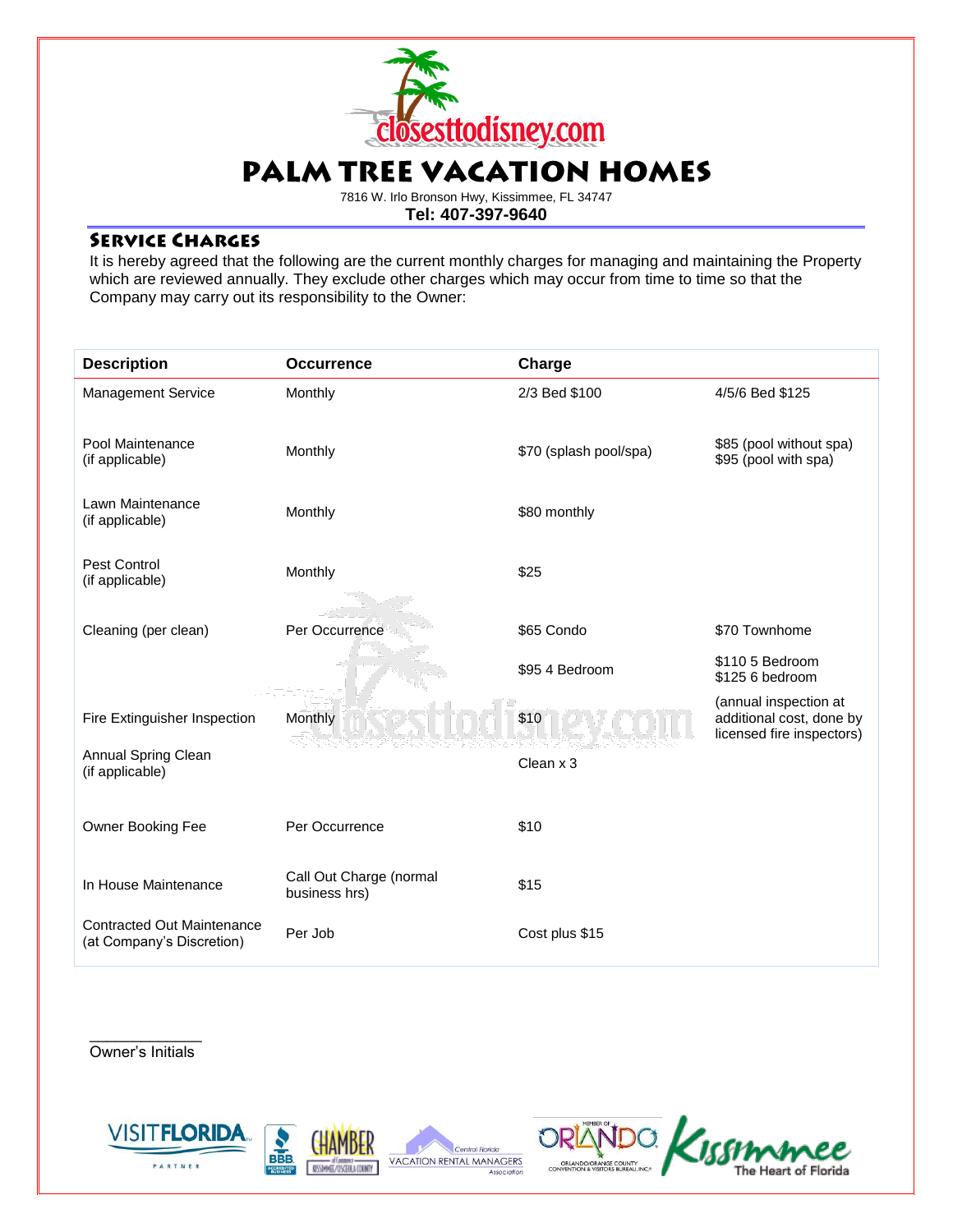

7816 W. Irlo Bronson Hwy, Kissimmee, FL 34747 **Tel: 407-397-9640**

### **OWNER INFORMATION**

Please complete this form to give us your contact information. Please notify us immediately of any changes

| Property:             |                                    |
|-----------------------|------------------------------------|
| Primary Contact:      |                                    |
| Other Contact:        |                                    |
| Home Mailing Address: |                                    |
|                       |                                    |
| Telephone No:         | $\overline{\phantom{a}}$<br>(home) |
|                       | (cell)                             |
|                       | (work)                             |
| Email:                | (1)                                |
|                       | (2)                                |

Central Florida





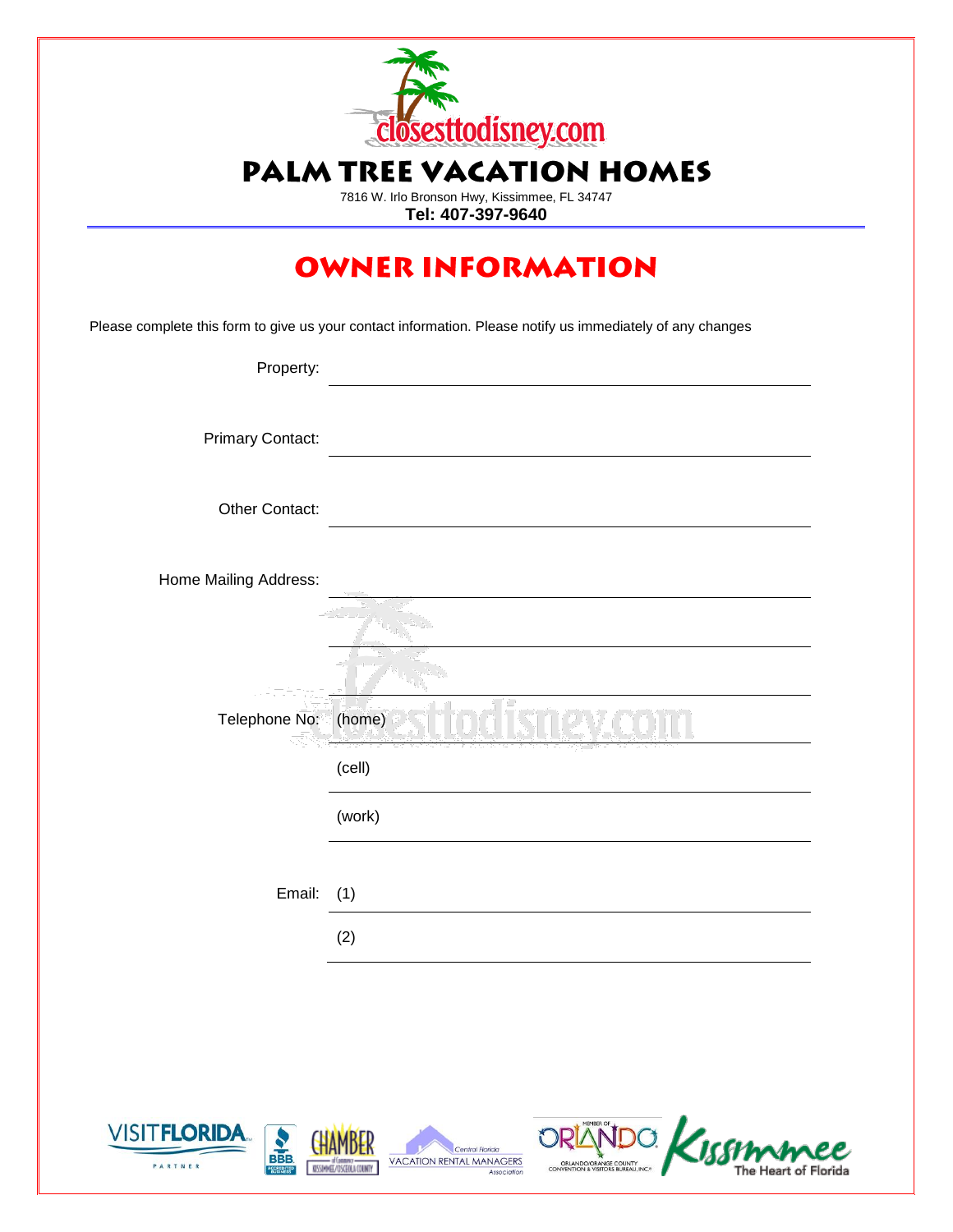

7816 W. Irlo Bronson Hwy, Kissimmee, FL 34747 **Tel: 407-397-9640**

#### **LIMITED POWER OF ATTORNEY**

|                                                                                                                  |                                                                                                                                                                                                                               | 20                                                                                                                                                                                                                                         |
|------------------------------------------------------------------------------------------------------------------|-------------------------------------------------------------------------------------------------------------------------------------------------------------------------------------------------------------------------------|--------------------------------------------------------------------------------------------------------------------------------------------------------------------------------------------------------------------------------------------|
| (Please Print Clearly)                                                                                           |                                                                                                                                                                                                                               |                                                                                                                                                                                                                                            |
|                                                                                                                  |                                                                                                                                                                                                                               |                                                                                                                                                                                                                                            |
|                                                                                                                  |                                                                                                                                                                                                                               |                                                                                                                                                                                                                                            |
|                                                                                                                  |                                                                                                                                                                                                                               |                                                                                                                                                                                                                                            |
|                                                                                                                  |                                                                                                                                                                                                                               |                                                                                                                                                                                                                                            |
| (Home Phone Number)                                                                                              |                                                                                                                                                                                                                               |                                                                                                                                                                                                                                            |
| the Florida property known as:                                                                                   | The form of the commencer and the comment of the comment of the comment of the comment of the comment of the comment of the comment of the comment of the comment of the comment of the comment of the comment of the comment | I hereby authorize Amanda Barritt of Palm Tree Vacation Homes, to act as our attorney in all matters relating to                                                                                                                           |
| Florida.                                                                                                         | relating licensing and maintenance is covered by this document, as is the right to act on my behalf in<br>communication with the insurance companies and regulatory licensing and taxation authorities in the state of        | And, in particular, but without prejudice, to the generality of the position to set up utility accounts with the various<br>utility companies supplying: Power, water, gas, phone and cable. The renting of the aforesaid property and all |
|                                                                                                                  | demand the documentation relating to the above property be handled forthwith to the holder of this power of<br>attorney and production of an original or copy of this document.                                               | This document fully and totally supersedes and overrides any previous document signed by me, us and I. We                                                                                                                                  |
| Any correspondence regarding our home should be sent to:                                                         |                                                                                                                                                                                                                               |                                                                                                                                                                                                                                            |
| <b>Palm Tree Vacation Homes</b><br>7816 West Irlo Bronson Hwy.<br>Kissimmee, FL 34747<br>Telephone: 407 397 9640 |                                                                                                                                                                                                                               |                                                                                                                                                                                                                                            |
|                                                                                                                  |                                                                                                                                                                                                                               |                                                                                                                                                                                                                                            |
|                                                                                                                  |                                                                                                                                                                                                                               |                                                                                                                                                                                                                                            |
|                                                                                                                  |                                                                                                                                                                                                                               |                                                                                                                                                                                                                                            |
| <u>VISIT<b>FLORIDA</b>.</u>                                                                                      | <b>CHAMBER</b><br>Central Florida                                                                                                                                                                                             | ORLANDO Kirommee                                                                                                                                                                                                                           |

of Connect -

**BBB** 

PARTNER

ORLANDO/ORANGE COUNTY<br>CONVENTION & VISITORS BUREAU, INC.

The Heart of Florida